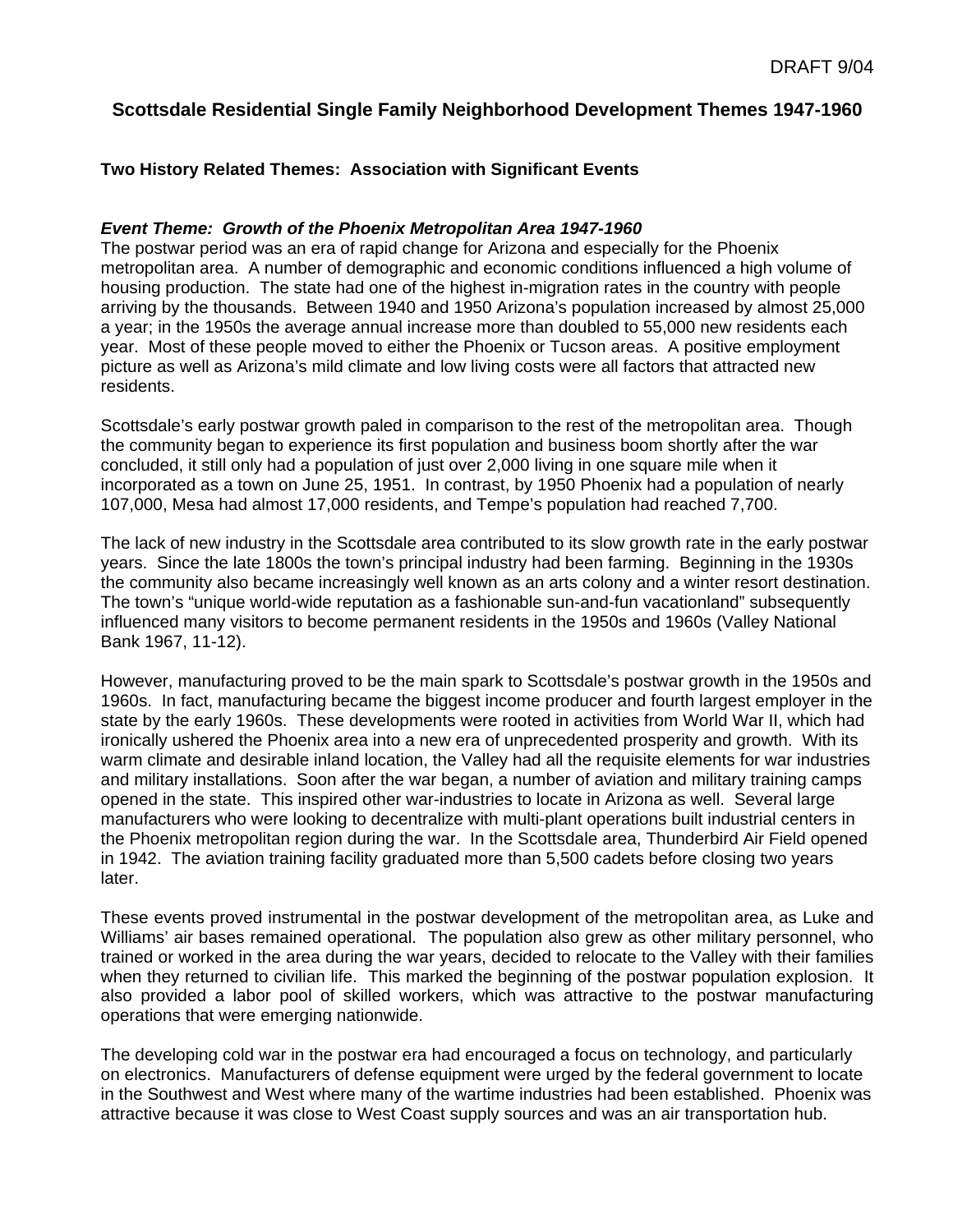After the war the federal government asked Motorola to move part of their military research and development operations out of Chicago to avoid the potential of losing everything in the event of an atomic attack. Dr. Dan Noble, the vice president and inventor of Motorola's famous wartime two-way radio, decided that part of their operations would relocate to Phoenix. Already familiar with the state as a result of spending time here as a youth, Dr. Noble had also been a regular winter visitor to Scottsdale in the late 1940s, where he came to escape from the Chicago cold. The arrival of Motorola in Phoenix in 1949 was credited for driving the state's single most important industry, electronics. As a result of the government's encouragement and Motorola's presence, a number of other major industrial manufacturing firms located in the Phoenix area. In addition to Motorola, by the mid 1960s General Electric, Sperry-Rand, Dixon Electronics, and Kaiser Aircraft and Electronics had opened plants in the metropolitan area, each employing more than a thousand workers. Hundreds of smaller firms also sprang up and most were in Maricopa County.

In 1950, Dr. Noble relocated to Arizona and purchased a home in Scottsdale. Motorola also built a laboratory near Scottsdale on Ingleside Road that same year. In addition, they opened another plant on 52<sup>nd</sup> Street. In 1957, the company constructed a nearly 200,000 square foot transistor fabrication and research facility at Granite Reef and McDowell Roads, just outside Scottsdale's town limits. Another 200,000 square feet was added in 1961 and again in 1965.

Motorola's presence was instrumental to Scottsdale's residential development, creating a strong demand for a range of new housing, which influenced development of economy, typical, and upscale neighborhoods. Because Motorola's wages were much higher than those paid by most other employers, their employees could afford to pay more for their new homes. This circumstance encouraged development of neighborhoods in the Scottsdale area that were more expensive - with more square footage, rooms, and bathrooms - than the average housing found elsewhere in the Valley. A number of builders and developers took advantage of this situation, and many of the 1950s developments in Scottsdale were completely built out with attractive new housing within a few short years.

Most of the company's executives purchased upscale homes in the Scottsdale and Paradise Valley areas. While looking for housing, Motorola put them up at the Hotel Valley Ho Resort in Scottsdale. When determining where to construct a new plant, Motorola looked for locations where less expensive housing could be constructed for their assembly-line workers. The company determined that most of these workers would likely reside inside a six-mile radius of the plant, which influenced the development of economy and typical residential developments within this range of their plants. Motorola's financial officers encouraged new employees to contact representatives from local lenders, including Valley National Bank and Western Savings, to obtain mortgages for the purchase of their new homes.

By the mid 1950s, resort, commercial, residential, and industrial growth began to alter the original character of the farming community and in the second half of the decade Scottsdale began developing as a major city within the metropolitan area. By 1960 Scottsdale's official population was about 10,000, though there were actually closer to 40,000 residents counting those who lived around the urban fringe. Like many suburban communities across the country, demographic trends presented a family-oriented picture. About three quarters of the population were married; over 40 percent of the residents were children under eighteen; fewer than five percent were seniors over 65.

The postwar prosperity evident in much of the country was especially apparent in Scottsdale. Motorola's decision to open a laboratory on Ingleside Road in 1950 and a large facility at McDowell and Hayden Roads in 1957 influenced a number of high-skilled workers to move to the Scottsdale area. By 1960 the town was the most affluent community in the state. It had the highest household income, level of education, and percentage of persons employed in white-collar occupations. It was nationally known for its resident industrialists, bankers, and manufacturing millionaires. The median income was 25 percent higher than that found in the rest of the Phoenix metro area. Almost two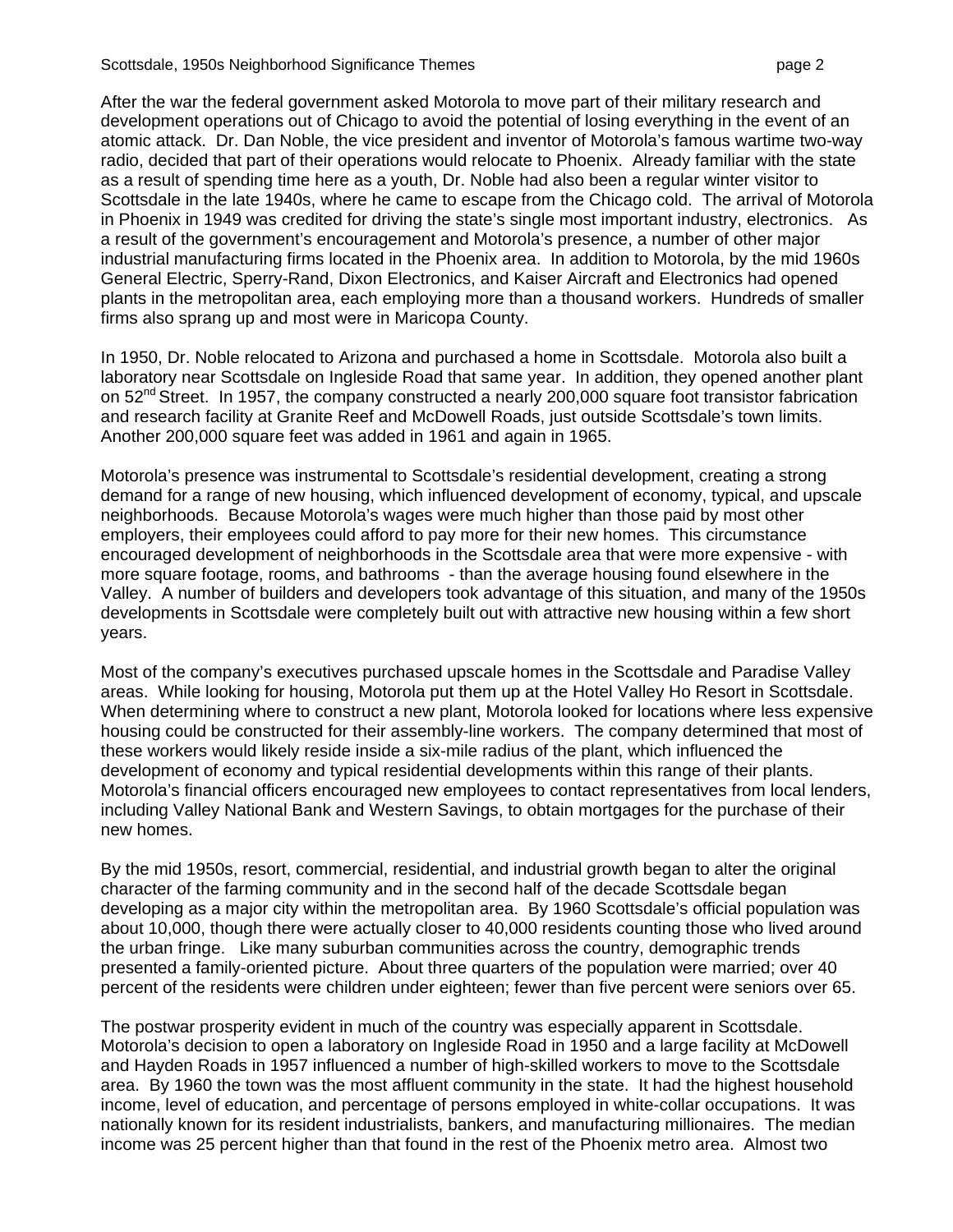thirds of the workforce were white-collar workers, compared to just under half of all workers in the metropolitan region.

Postwar developers building in Scottsdale paid considerable attention to factors that would make neighborhoods desirable to new families moving to the community. From its beginnings in the late 1800s, Scottsdale residents had consistently supported bonds for education. As a result, in the postwar period the Scottsdale schools were the best in the metropolitan area, making Scottsdale's single family neighborhoods even more attractive to families moving to the area. New school construction proceeded at a rapid pace. The location of these schools was planned to ensure that students could walk there from home and developers often marketed their proximity to local schools as an amenity.

Developers were influenced by FHA regulations as they sought to create safe environments that would attract buyers. Through the FHA's voluntary review process, the agency had a noticeable impact on the street layouts, lot sizes, and site plans of postwar subdivisions. For example, FHA standards favored curvilinear streets and cul-de-sacs that slowed traffic and minimized entries to the neighborhood, factors that created a safer play environment. Winding streets were also thought to improve property values by lending a country feel to the neighborhood. Moreover the FHA required paved blacktop roads.In 1957 the FHA required developers to build sidewalks in all new residential neighborhoods in the Phoenix and Tucson metropolitan areas for the safety and convenience of pedestrians, except in small or large rural estate developments.

Builders also sought to create stable environments and ensure long-term property values with their use of covenants, codes, and restrictions (CC+Rs) as private land use regulations. Introduced to maintain long-term property values by mandating or prohibiting certain behaviors, covenants are private contracts between the original developer and all subsequent buyers and are legally enforceable as deed restrictions. FHA policies, encouraging the use of restrictive covenants by builders, recommended a wide range of physical planning issues be addressed by the deed restrictions including how the house was placed on its lot, property maintenance, architectural design, and even racial exclusion. Most of Scottsdale's postwar developments had CC+Rs.

In addition, Scottsdale adopted a uniform building code and zoning ordinance and residential subdivision regulations in the 1950s. These ensured the sanctity of single family neighborhoods and restricted other uses in residential developments. The regulations also promulgated and enforced design and engineering standards in variables such as street layout and lot sizes to enhance the marketability of residential subdivisions in the community.

#### *Event Theme: Residential Subdivision Practices in Scottsdale 1947-1960*

In Scottsdale, the development of single family residential neighborhoods was almost entirely a post World War II phenomena. Because early twentieth century industries in the town were primarily farming and western-lifestyle tourism, Scottsdale maintained a rural identity and experienced none of the earlier forms of residential subdivision development characteristic of railroad, streetcar and prewar automobile suburbs in other communities. Instead, early residential development patterns in Scottsdale were characterized by its rural heritage, with homes scattered at the edge of agricultural plots and along a handful of rural residential streets adjacent to the downtown near Main Street and Scottsdale Road. However, this pattern changed in the postwar period as demand for single family housing increased dramatically with a population boom and the arrival of new industries to the area. Between 1948 and 1954 a steady number of new residential subdivision plats were recorded each year in the Scottsdale area. In 1955, neighborhood development began increasing at a more rapid pace. By 1960, Scottsdale had 38 single family residential developments that were more than 50 percent built out with new homes.

As a result of the federal government's FHA and VA loan programs, financing for residential developments and home purchases was readily available to builders and homebuyers in the postwar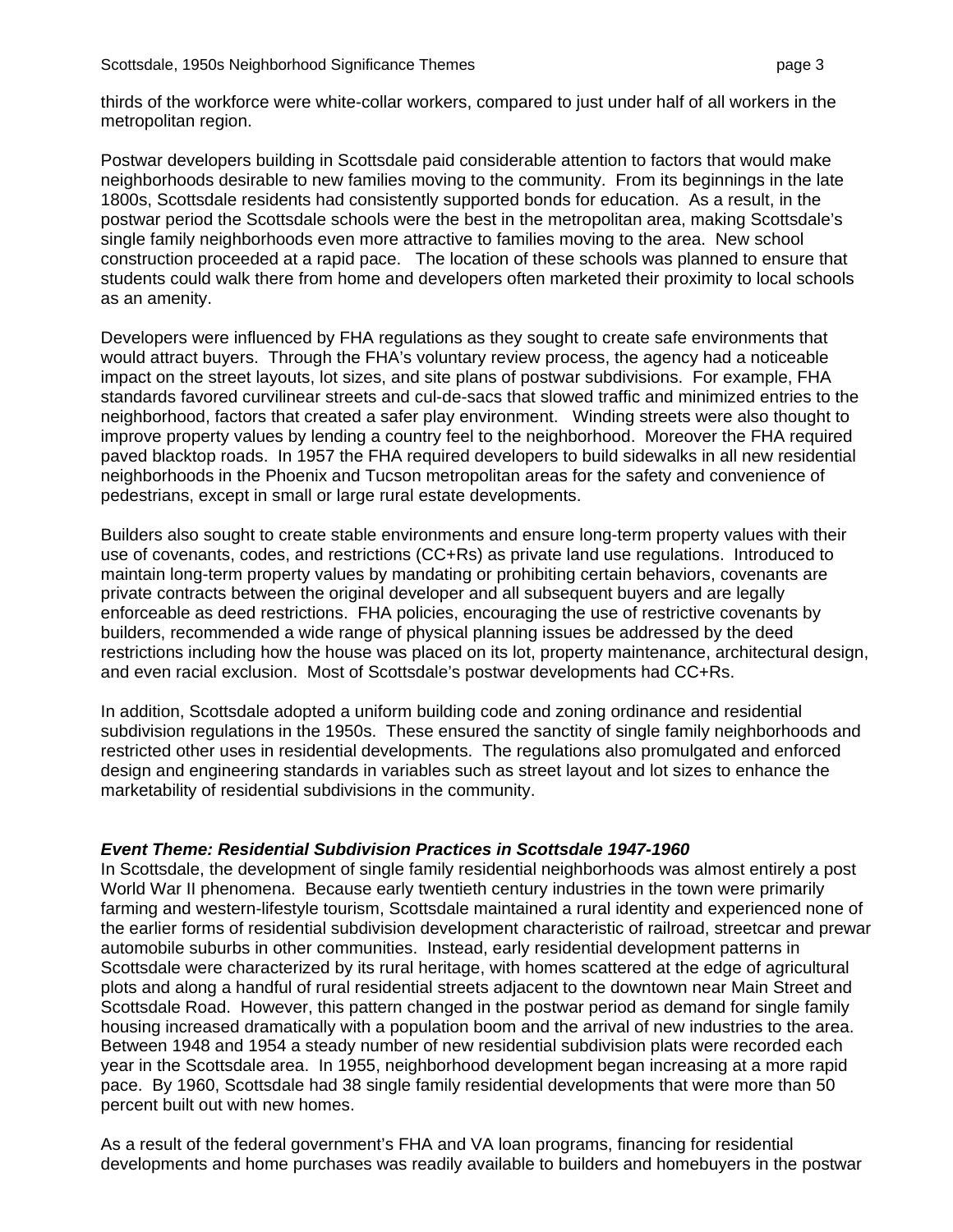era. A number of title companies, banks, and savings and loan associations opened local branch offices to serve their new suburban clients.

The availability of easy financing allowed building operations of all sizes and levels of sophistication to successfully compete in the market for new buyers. Paralleling national and regional trends, a variety of builders and other professionals became involved in the construction of residential subdivisions in Scottsdale during the postwar period. It was common for builders to work with planners, architects, and realtors to provide complementary services including subdivision layout, housing design, and sales. This organizational structure was especially true of small and medium sized tract developments, with up to 100 homes. Home building in Scottsdale and elsewhere became more sophisticated with emergence of the large-scale developer who incorporated most of these services in-house. In addition, developers began to take on the role of community builders by providing space for parks, schools, churches, and commercial uses in their subdivisions designs.

In the 1950s a number of small and medium-scale builders constructed new developments in Scottsdale. Among these were Argus Construction, W.W. Creighton, Crittendon Construction Company, Elmer Dunhame, Fred Woodward, Gibralter Construction Company, O'Malley Investment Company, and Paul Construction Company. In addition, many well-known developers built larger developments in the City, which had over 100 homes and were often comprised of more than one subdivision plat. Large-scale developers working in Scottsdale included Allied Construction Company, Associated Builders, D.D. Castleberry who operated Castleberry Construction Company, Gene Hancock with Cavalier Homes, Del E. Webb Development Company, John Hall with Hallcraft Homes, Inc., and Ralph Staggs with Staggs-Bilt Homes, the Ellis Suggs Construction Company, Universal Homes, and P.W. Womack Construction Company.

Scottsdale's postwar developments reflected a range of socioeconomic conditions during this era, resulting in economy, typical, and upscale neighborhoods. However, postwar neighborhoods in Scottsdale were generally more expensive than those found in other Phoenix metropolitan area communities. As a result, the average home size, number of rooms, and number of bathrooms were comparatively higher in Scottsdale versus other areas and the City had more upscale subdivisions than other Valley communities. In addition, nearly one in five postwar homes in Scottsdale were constructed with brick exterior walls. This figure is much higher than the percentage found in any other Phoenix metro area community during the postwar period. The clay for bricks was imported from either California or Texas, so this material was nearly 30 percent more expensive than block, which was produced locally and became the most widespread material used in postwar home building in the State.

The tract development was a hallmark of postwar neighborhood development in Scottsdale and in other suburbs throughout the country. Homogeneity characterized this type of development and was often achieved by the repeating use of house plans, styles, and the type and arrangement of materials. In addition, uniform lot sizes, house setbacks, and landscaping patterns also contributed to a homogenous appearance within neighborhoods. Semi-custom and custom home development also characterized some of Scottsdale's postwar neighborhoods, contributing to the City's upscale image. These developments had a more heterogeneous appearance. Different house plans, a mix of architectural styles, and the varied use and treatment of materials on the exterior facades were often distinguishing features of these neighborhoods. Irregularly shaped and large lots, as well as homes that were individually sited on their lots were other characteristics often associated with semi-custom and custom developments in Scottsdale.

Builders and development companies occasionally worked with architects to design standardized plans for their tract developments as well as custom home designs in some of the more upscale neighborhoods. In the postwar era, Scottsdale attracted notable architectural firms including Weaver and Drover, Edward Varney and Associates, and Haver, Nunn, and Jensen. These firms worked on residential development designs and other building types in the community. Ralph Haver designed several plans for Del Webb and also produced plans for the distinctive Contemporary Style homes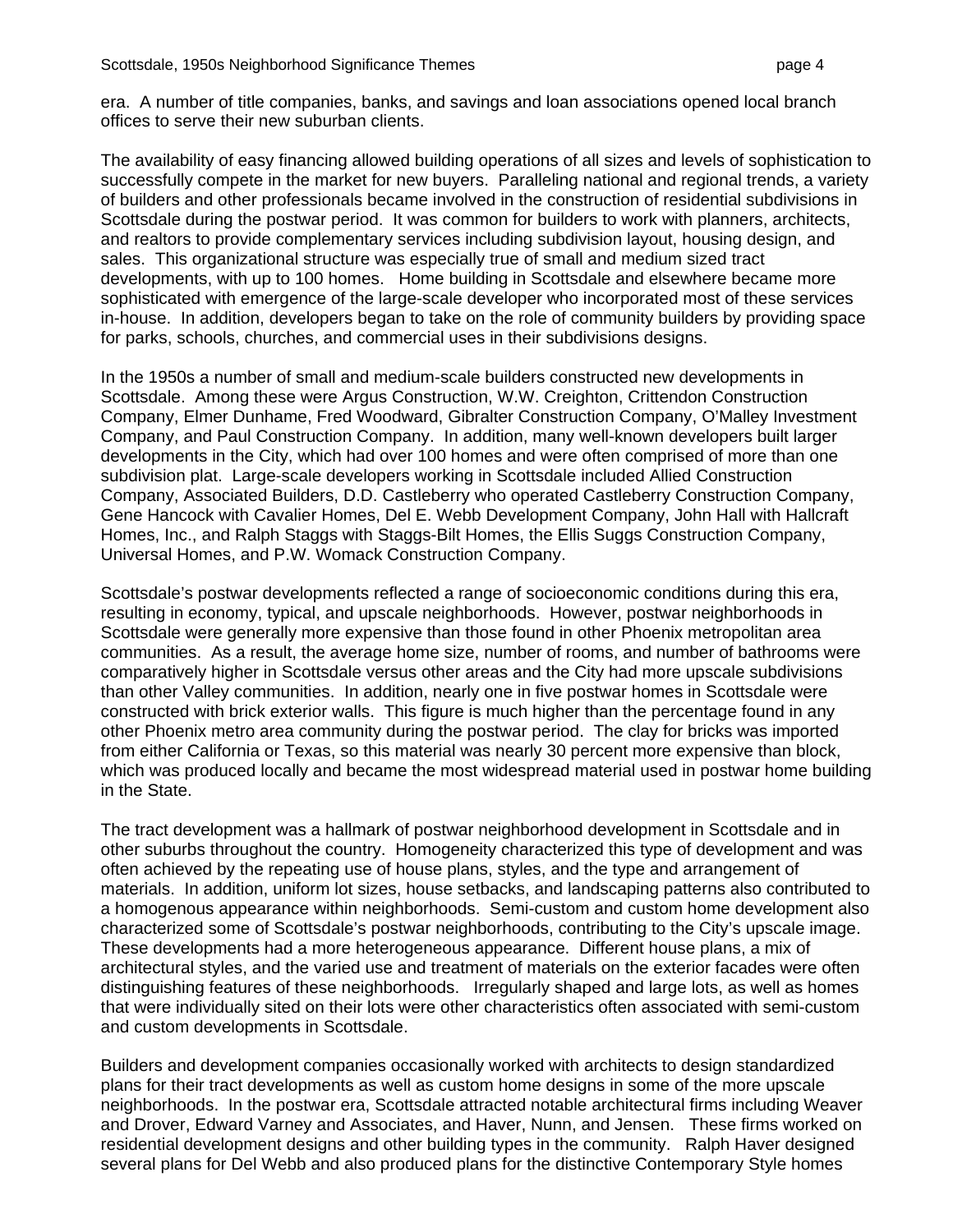constructed by Fred Woodward in Town and Country Scottsdale. Haver's Contemporary Style homes offered the advantage of reduced construction costs, with only two exterior masonry bearing walls and one central interior bearing partition and wood beam for the roof ridge. In addition the distinctive styling of Haver homes gave builder Fred Woodward the opportunity to offer unique and progressive home designs, which provided the development with a competitive advantage and helped it stand out among the other neighborhoods under construction in Scottsdale during the late 1950s.

A variety of marketing practices were employed by builders and developers in the postwar era to attract buyers. Marketing became more sophisticated as builders moved beyond small classified advertisements, and began to run larger advertisements in newspapers and *The Arizonian*, a local society magazine. The practice of building homes on speculation, which was common before the war and continued among some small and medium-scale builders in the early postwar years, also changed. By the mid 1950s, new tract homes were often sold on the basis of what furnished models displayed, with the sales contract signed before ground was even broken. This method gave the buyer an opportunity to choose special features to customize his new home such as exterior house features including trim patterns and roof shapes as well as interior color schemes, tiles, and even slight plan modifications. In Scottsdale professional decorators often furnished model homes, using pieces from popular home furnishing stores. Realtors were often employed by small and medium scale builders to market and sell the homes they constructed. Large developers usually used their own in-house sales team. Many postwar developers also printed their own promotional brochures, which were distributed to potential buyers who came to tour their models.

In response to the high demand for housing in the postwar era, builders responded with a number of techniques and innovations to increase production and make homes more attractive to potential buyers. To reduce costs, developers relied on mass production techniques, which allowed them to achieve economies of scale that were not possible with homes constructed one at a time. Other innovations included a continuous rolled curb, which allowed flexibility in where homes and driveways were constructed on their sites. Innovations related to energy efficiency were also introduced. Hallcraft Homes began constructing their homes with a one inch space for insulation between the exterior brick walls and interior sheet rock. This method improved the heating and cooling efficiency of their homes. D.D. Castleberry constructed an all-electric demonstration home in the Sherwood Heights development to showcase the convenience and practicality of electric living.

**Three Design Related Themes: Distinctive Characteristics of a type, period or method of construction, or work of a master, or that possess high artistic skills or significant distinguishable entity whose components may lack individual significance** 

#### *Design Theme: Residential Subdivision Design Evolution 1947-1960*

Dramatic growth and emerging trends in residential subdivision practices also impacted the design of Scottsdale's postwar single family neighborhoods. Physical characteristics associated with these developments varied. Paralleling nationwide trends toward ever-larger developments, half of Scottsdale's postwar neighborhoods had more than 100 houses. Medium-sized developments with 26 to 100 houses were also well represented among the population of postwar neighborhoods in the town. Small developments with fewer than 26 houses were less common.

Half of the 1950s neighborhoods in Scottsdale were completed in one subdivision plat and one quarter of the developments were comprised of two plats. As developers became more sophisticated, some constructed their developments in multiple phases, ranging from three to six plats. These multiple plat developments were always large, with more than 100 homes. One of the Scottsdale Estates developments constructed by Hallcraft was completed in five plats with a total of 877 homes.

As a result of an increase in the size of families during the postwar period as well as a cultural shift emphasizing greater privacy, the size of the average home steadily grew during the 1950s both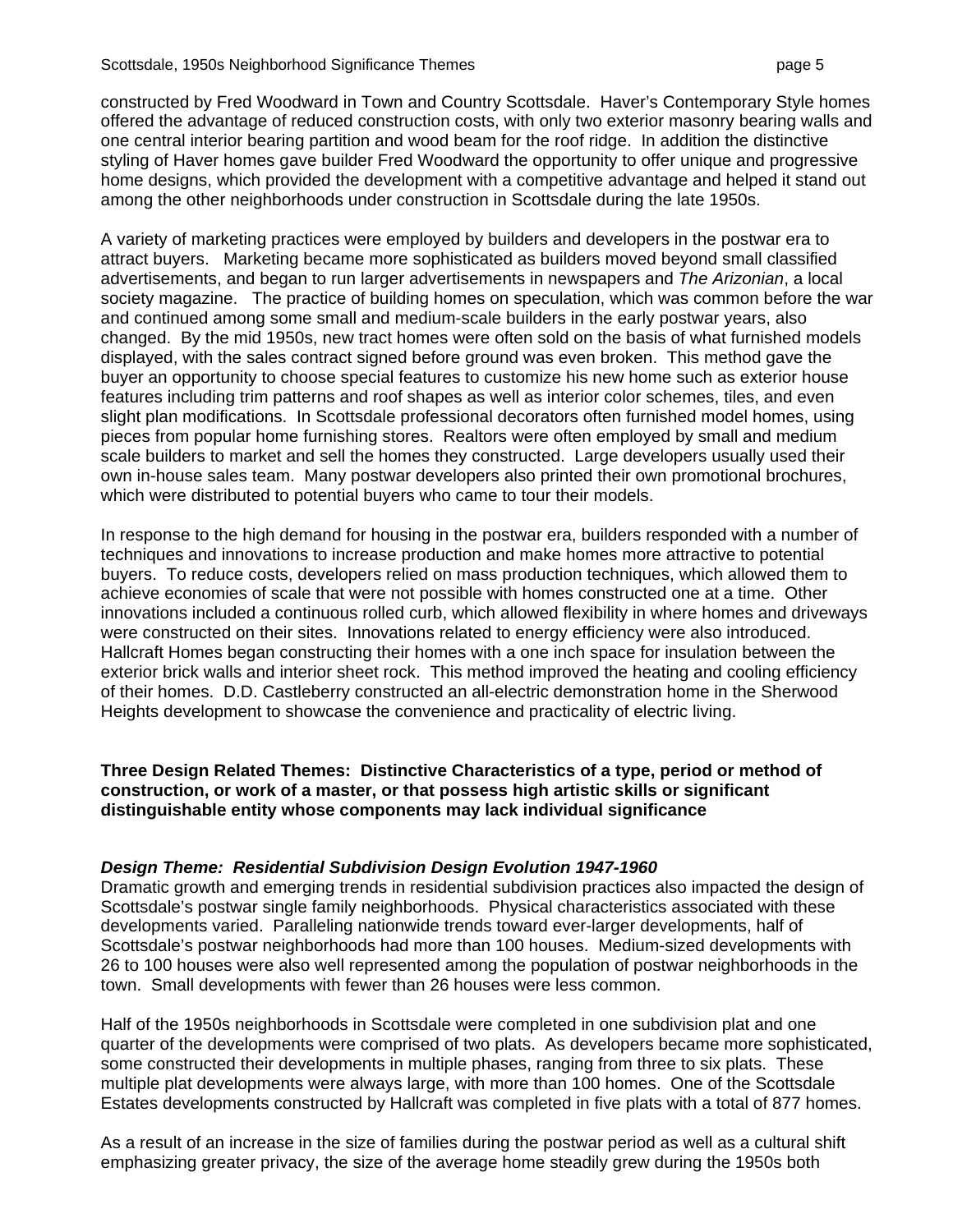nationwide and in Scottsdale. By 1960 Scottsdale was the most affluent community in the State and one in five developments were upscale, with homes averaging almost 2000 square feet. Even the typical and economy developments in the town were larger than those found in other Phoenix area communities. Scottsdale's typical developments comprised nearly 60 percent of the community's postwar neighborhoods, with homes that ranged in size from 1350 to 1990 square feet.

Developments associated with the 1950s in Scottsdale displayed a range of street patterns. It was most profitable for developers to use a grid layout because it was possible to squeeze more parcels into a development. Uniform, rectilinear parcels were also more cost effective in subdivision designs. However, developers were increasingly designing with curvilinear streets and cul-de-sacs, which were viewed favorably at the FHA and were thought to create a safer, more desirable neighborhood. With this variation in street patterns came pie shaped and other irregular parcels.

Average lot sizes in Scottsdale's 1950s developments ranged from 6,300 square feet to more than an acre. Almost three quarters of the developments had average lots that were less than 10,000 square feet. In the late 1950s demand for new housing in Scottsdale reached an all-time high. At the same time, the price of land became the fastest increasing component of housing costs. In fact, between 1955 and 1960 vacant subdivision land in the metropolitan area increased 400 percent in value. As a result, in Scottsdale average lot sizes decreased in the late 1950s.

Landscaping elements also varied among postwar developments in Scottsdale. Assorted hardscape features such as streets, curbs, sidewalks, driveways, formal walkways, and fences were found. In earlier years, it was common to find neighborhoods that lacked formal walkways. As competetion among builders increased, many began offering sidewalks as an additional amenity and in 1957, the FHA mandated sidewalks in almost all new neighborhoods in the Phoenix metro area. Vertical curbs, which buffered sidewalks from the street, eventually gave way to rolled curbs, which eliminated the driveway cut and provided developers with more flexibility in terms of where to site their homes and driveways on the lot. Entry walks to the front door also varied, sometimes linking directly to the sidewalk, but more commonly providing a path from the driveway to the main entry.

Most of the postwar neighborhoods in Scottsdale were located in areas where the topography was flat and level. However, elevation changes were present within a few of the 1950s developments. Village Grove 1-6 featured a gradual rise in street elevations from east to west. In Sherwood Heights, variations in the topography were more evident, with gently rolling streets as well as elevation changes going up to many of the homes.

Plant palettes also differentiated neighborhoods. In the 1950s flood irrigation in some developments promoted abundant water landscapes, distinguished by earthen berms and their lush vegetation. Traditional landscapes with turf, hedges, shrubs, and trees were the most common. Native landscapes with low water use plants and decomposed granite characterized other developments by creating a more natural desert appearance. This pattern was often present on selected parcels within traditionally landscaped neighborhoods as well.

FHA regulations required developers to include two trees in the front of each new single family home. This policy promoted a uniform appearance within neighborhoods and increased property values. In the 1950s the FHA actually increased the appraisal value of subdivisions that preserved existing trees during development. In Scottsdale, some 1950s neighborhoods were developed on agricultural lands that were previously used as citrus groves. In many instances, these citrus trees were preserved, becoming a feature of the new residential development. In neighborhoods where new trees were planted, palms and mulberries were popular choices.

Some developers also constructed entry walls with signage to promote their new neighborhoods. Views were another distinguishing feature of some of Scottsdale's postwar developments. Locations with views of Camelback Mountain, Papago Park, the McDowell Mountains, Superstitions, and Four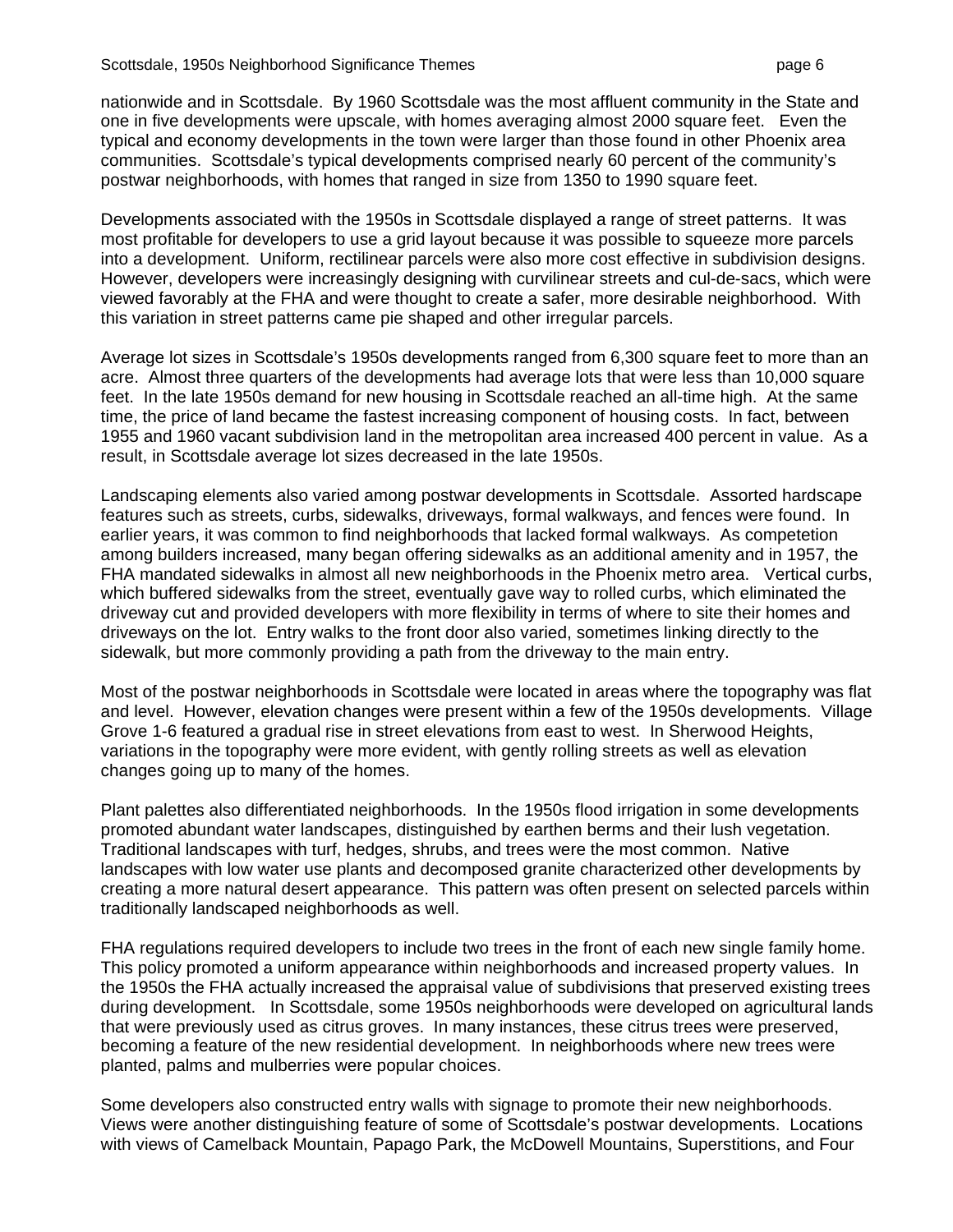Peaks, and even city views were marketed as an amenity in some of the new developments in Scottsdale.

#### *Design Theme: Post WWII Housing Design 1946-1960*

Mass production techniques had an impact on housing design. The years following World War II were characterized by the increased industrialization of many practices and materials involved in the housing construction industry. Builders nationwide and locally adapted the principles of speed and efficiency first developed in assembly-line plant manufacturing operations to the construction of homes. Squads of workers moved through a stationary house, each group focusing on a particular step of the development, such as the framing, electrical, and plumbing.

In addition, materials and parts were mass produced off site. As a result, items such as roof trusses, brick, superlite blocks, steel casement and aluminum horizontal sliding window units, prehung door units, kitchen cabinets, and drywall that characterize much of the postwar housing in Scottsdale were constructed and assembled elsewhere and delivered to the jobsite for installation. The standardization of parts and use of assembly line production methods to produce houses resulted in great cost savings to homebuyers. Indeed, it was actually reported that teams of builders from other parts of the country were sent to Phoenix to study the cost saving methods that produced these exceptional values. Arizona also had an ample supply of qualified construction workers. It was common for the volume builders in the Phoenix area to operate on a small net profit, sometimes as little as \$200 per house, which was unheard of in other parts of the country and helped keep costs down for buyers and competition up among builders.

In the postwar era, housing form no longer provided the diversity that had distinguished homes from one another in earlier twentieth century neighborhoods. The form became more regular, and was most often characterized by a single story rectilinear plan. Instead, with modern housing styles a whole variety of applied features, materials, and techniques were used to achieve diversity within neighborhoods. Roof styles varied. Extending the overhang from the main roof or intersecting the porch roof with the house roof made porch designs look different from one another. Hoods in the shape of broad or steep gables or gambrel forms were applied over windows to distinguish Character Ranch Styles. Clerestory windows, window walls, and sliding glass doors were used to achieve different looks. Materials were arranged in a variety of ways to provide diversity among houses. In addition to the traditional stretcher bond pattern, blocks were stacked or bricks were laid in a Flemish bond pattern with alternate stretchers and headers in each course. Decorative block grills and squeezed mortar were used. Shutters and window boxes were applied to the main façade for extra decoration.

The automobile influenced changes in the plan of the typical postwar single family detached home. The car moved in with the family and carports became a standard design feature in the 1950s. Garages also began appearing under the main roof in the late 1950s. These spaces could easily be converted to living areas, and this became a popular pattern of alteration. The front porch, which had been a social center in eras when neighbors strolled past, began to shrink as people began to drive past instead. The major entrance to the home moved from the street side to a door nearest the carport or garage. To escape from road noise and take advantage of outdoor living areas in the backyard, the living room moved to the rear of the house and patios were added to help merge the two living spaces. Patios also were enclosed to create "Arizona Rooms".

An emphasis on informality guided the plan of the typical postwar home. Houses in the postwar subdivision moved toward the front of their lots, often with a standard setback of 20 to 25 feet from the property boundary and a minimum lot width of 50 feet. This left more room in the side yards and backyard for outdoor living spaces such as terraces, patios, and barbeque areas. The "family room" became a general-purpose space for family interaction. Plans in the 1950s and later were also characterized by a flowing arrangement of rooms, which enhanced their informality and functionality by using spatial divisions instead of stationary or permanent walls. In the early postwar years typical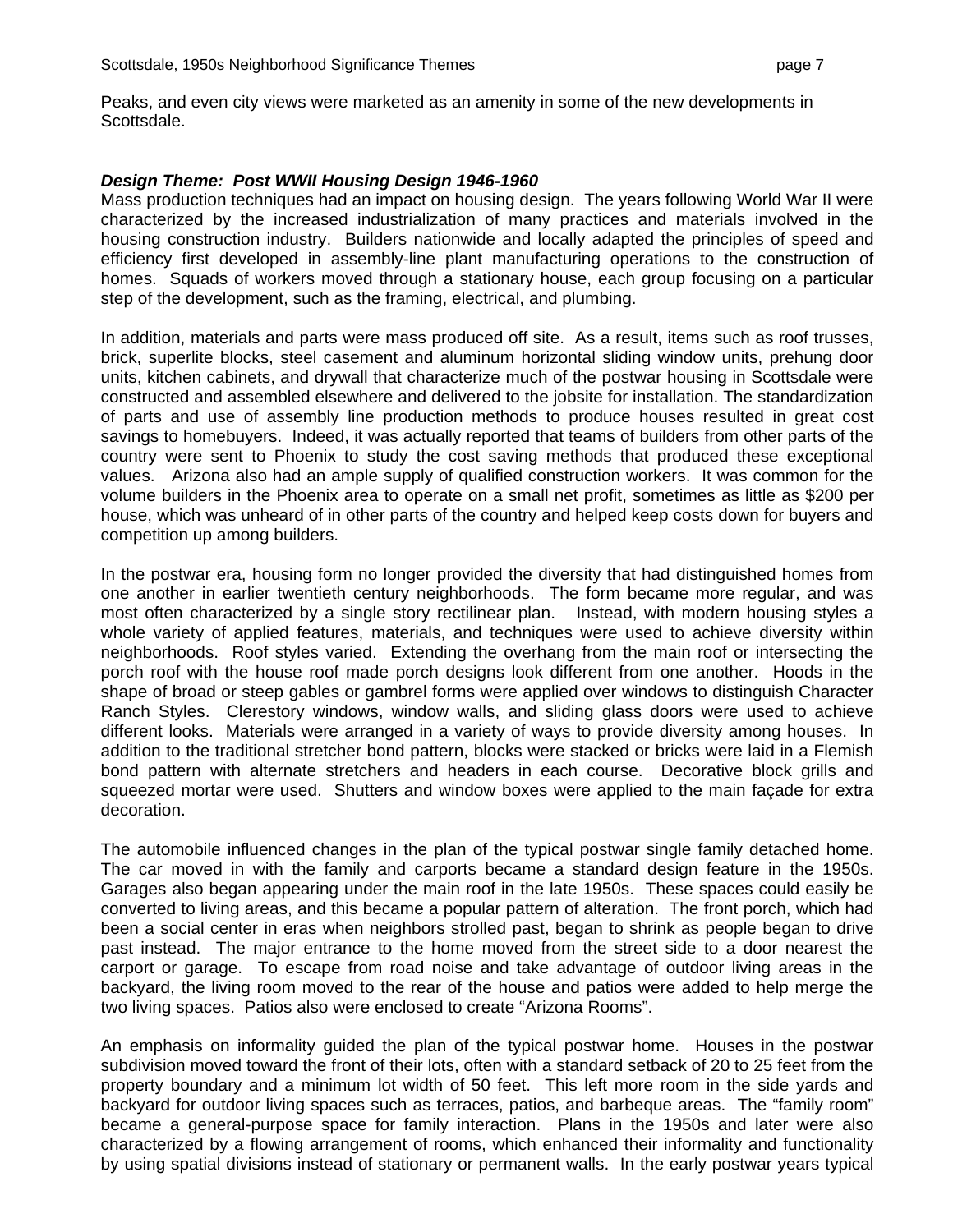house plans also were quite simple. Mechanical systems and appliances were an important part of the home by the 1950s with air conditioning, ranges, and dishwashers coming standard with most new single family homes.

#### *Design Theme: Single Family Home Architectural Styles 1946-1960*

In Arizona, the typical postwar home was a single-level, Ranch Style house, with walls of concrete block, floors of concrete, and low-pitched roofs covered with asphalt shingles. Most roof styles were gable, hip, or a modified hip shape with the broadside to the street. A number of Ranch substyles were constructed in Scottsdale in the postwar period. The popular Ranch Style gained momentum in the postwar era as local builders adapted nationwide patterns to regional preferences and locally available building materials. The mass-market Ranch often had a simple, rectangular form but upscale builder ranches and custom-designs were typically characterized by projecting wings or a more rambling footprint as well as more exterior façade detailing**.**

The tremendous initial demand for housing in the postwar period was satisfied by the early 1950s. To remain competitive, builders became more creative in order to sell homes. To appeal to potential buyers, they began varying house styles, materials, and features. They also began marketing the individuality of their homes, as well as the amenities and modern conveniences to lure new buyers. Slight modifications to the form and detailing of the tract houses were made, usually enlarging the basic Ranch form and giving it a new personality. Through "tack-on architecture" the house might convey storybook imagery of a western working ranch, a gingerbread house, or the character of a Swiss Chalet, English Tudor, American and even Dutch Colonial style home.

In addition, the California Ranch was a very popular choice. Characterized by an often rambling, single story plan, and different materials across the front façade – most commonly board and batten over brick – this style was most closely associated with the romanticized Western lifestyle. Popular and trade literature of the day lauded the western aesthetic of the Ranch House Style. Western imagery was pervasively romanticized in film and literature in the postwar decades, and vacationing in the west became a popular pastime. The style of the modern Ranch house in its suburban retreat was designed and marketed to evoke the romantic appeal and spirit of the open range, with an emphasis on outdoor living and drawing on an imagery of the good life with barbeques, sunshine, and leisure.

The Contemporary Style house was offered as a more progressive alternative to the basic Ranch. It began appearing in the 1950s in mainstream home and builders' magazines. Contemporary Styles were characterized by a low profile, flat or shallow-pitched gable roof, and extensive use of glass uniting inside and outside. Builders in Scottsdale sought input from registered architects and began including these designs among their tract model options. Fred Woodward constructed an entire subdivision with a majority of the homes designed by architect Ralph Have in the Contemporary Style.

The following lists summarize the styles seen in Scottsdale during between 1947 and 1960 and their character-defining features:

## *Simple Ranch*

- Single story
- Rectilinear or "L" form
- One exterior wall material, typically block or brick, no variation in treatment of materials
- Little or no extra ornamentation, such as shutters, special cut fascia board or porch posts
- Single car attached carport or garage
- Often lacks a defined front porch, may have a slight overhang at entry
- Characteristic style found throughout the postwar period